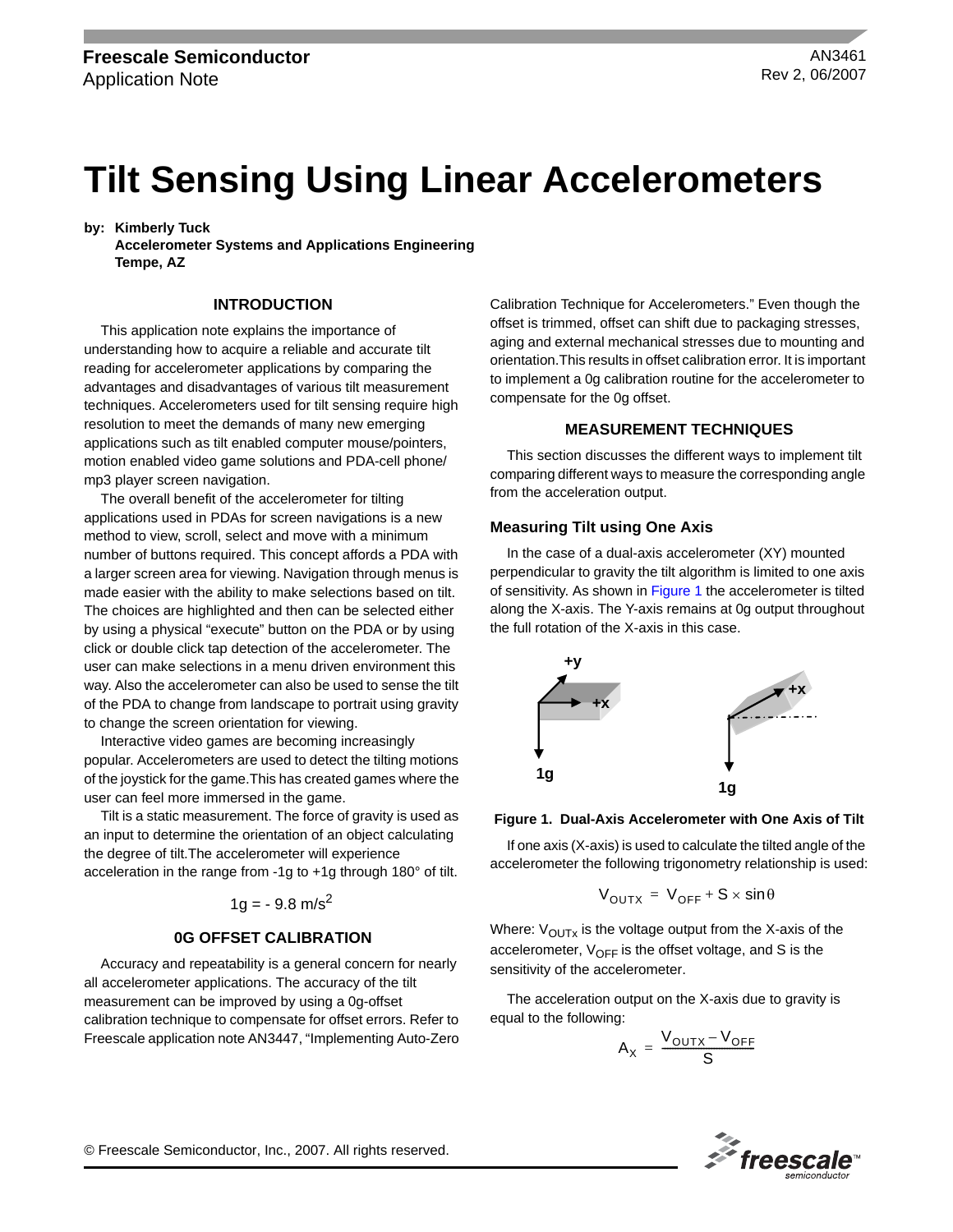In order to solve for the angle of tilt the equation becomes the following:

 $\theta = \sin^{-1}(A_{\vee})$ 







This graph shows the output in g's of the accelerometer as it tilts from -90° to +90°. Notice that the tilt sensitivity diminishes between -90° and -45° and between +45° to +90°. This resolution problem between these values makes this method of calculating the angle of tilt inaccurate when the accelerometer output is near the +1g or -1g range. A dual-axis accelerometer horizontally mounted would be limited by this method of calculating tilt and would not be accurate over a 360° rotation. It would only be useful for angle measurements between -45° to +45° of tilt.

Another disadvantage of the single axis measurement tilt technique is that it is impossible to know the difference between two tilt angles that result in the same sensor output. The output is a sine function, so for example it would be impossible to know from a 0.5g output reading if the accelerometer was tilted 30° or 150° by looking at the accelerometer output. One would have to be aware of the correct orientation of the accelerometer and have a sense for the quadrant of tilt. This disadvantage is overcome by using a two axis measurement tilt technique and is explained in the next section.

# **Measuring Tilt using a Two Axis Solution**

The resolution problems and tilt orientation difficulties can be addressed by mounting the accelerometer vertically so that the Y-axis is parallel to gravity, or by using a tri-axis accelerometer using at least 2 of the 3 axis. Using more than one axis to calculate tilt produces a more accurate solution.



**Figure 3. Using a (Dual- or Tri-Axis) Accelerometer with Two Axes for Measuring Tilt**



# **Figure 4. Sine Function of the X Output and Cosine Function of the Y Output**

The graph above shows that when using a two axis solution the component due to gravity on the X-axis follows the sine function while the component due to gravity acting on the Y-axis follows the cosine function. Notice that the tilt sensitivity (slope of the line) in the X-direction is at its maximum while the Y-sensitivity is at its minimum and visa versa. Therefore the maximum tilt sensitivity can be maintained if both the X and the Y outputs are combined.

[Table](#page-2-0) 1 displays 360° of tilt with the acceleration output of the X component and Y components due to gravity. Also the change in gravity with the change in angle is analyzed through the full rotation for both components. The two sensitivities are combined which results in a constant output of 17.45mg/°.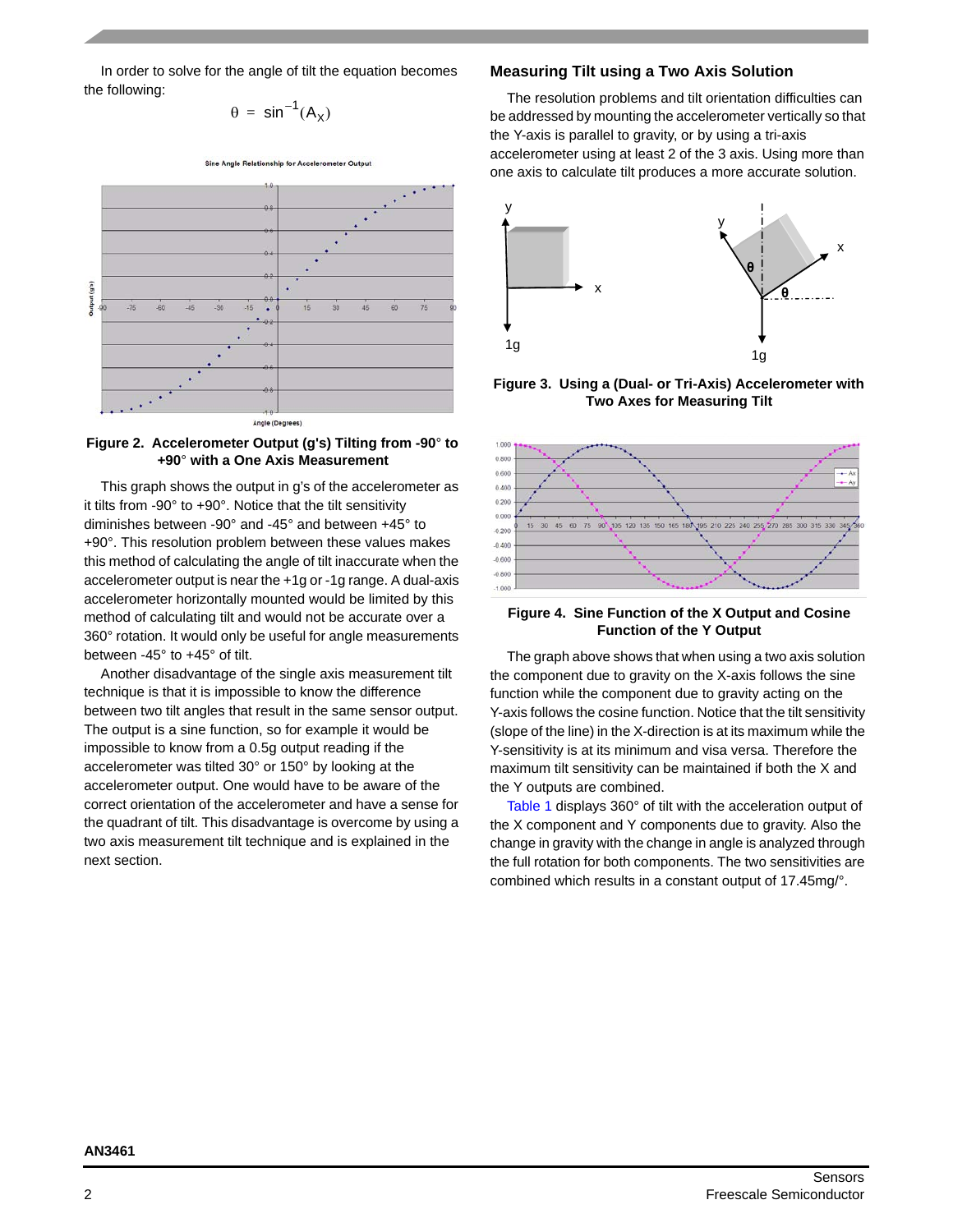| Angle (°) | $A_X$ (g's) | dg/dDeg A <sub>X</sub><br>TS <sub>X</sub> (mg/°) | $A_Y$ (g's) | $dg/dDeg A_Y$<br>$\overline{\text{TS}}_{\text{Y}}(\text{mg}/\text{°})$ | $sqrt(TS_x^2+TS_y)$<br>$\lambda$ 2) (mg) | $sqrt(A_X^2+A_Y^2)$<br>) (g) |
|-----------|-------------|--------------------------------------------------|-------------|------------------------------------------------------------------------|------------------------------------------|------------------------------|
| 0         | 0.000       | 17.452                                           | 1.000       | $-0.152$                                                               | 17.45                                    | 1.00                         |
| 30        | 0.500       | 15.038                                           | 0.866       | $-8.858$                                                               | 17.45                                    | 1.00                         |
| 60        | 0.866       | 8.594                                            | 0.500       | $-15.190$                                                              | 17.45                                    | 1.00                         |
| 90        | 1.000       | $-0.152$                                         | 0.000       | $-17.452$                                                              | 17.45                                    | 1.00                         |
| 120       | 0.866       | $-8.858$                                         | $-0.500$    | $-15.038$                                                              | 17.45                                    | 1.00                         |
| 150       | 0.500       | $-15.190$                                        | $-0.866$    | $-8.594$                                                               | 17.45                                    | 1.00                         |
| 180       | 0.000       | $-17.452$                                        | $-1.000$    | 0.152                                                                  | 17.45                                    | 1.00                         |
| 210       | $-0.500$    | $-15.038$                                        | $-0.866$    | 8.858                                                                  | 17.45                                    | 1.00                         |
| 240       | $-0.866$    | $-8.594$                                         | $-0.500$    | 15.190                                                                 | 17.45                                    | 1.00                         |
| 270       | $-1.000$    | 0.152                                            | 0.000       | 17.452                                                                 | 17.45                                    | 1.00                         |
| 300       | $-0.866$    | 8.858                                            | 0.500       | 15.038                                                                 | 17.45                                    | 1.00                         |
| 330       | $-0.500$    | 15.190                                           | 0.866       | 8.594                                                                  | 17.45                                    | 1.00                         |

<span id="page-2-0"></span>**Table 1. Tilt using the X and Y-axis**

# *Basic Trigonometry*



**Figure 5. Basic Trigonometry**

The acceleration in the X-axis in [Table](#page-2-0) 1 is calculated by the following equation:

$$
A_{x} = \sin \theta
$$

The acceleration on the Y-axis is calculated with:

$$
A_{Y} = \cos \theta
$$

If the combination of the X acceleration and the Y acceleration is used:

$$
\frac{A_X}{A_Y} = \, \, \text{tan} \, \theta
$$

The tilt sensitivity equation mg/° was calculated by taking the difference between the acceleration output between 1 degree at that point. For example, the tilt sensitivity at 15° is calculated by the following:

$$
\sin(16) - \sin(15) = 16.818
$$

The Y-axis is 90° from the X-axis and therefore it makes sense that the Y-axis experiences a 1g acceleration while the X-axis experiences a 0g acceleration. The combined acceleration is always 1g.

$$
A = \sqrt{A_X^2 + A_Y^2} = 1g
$$

The sensor is most responsive to changes in tilt when the sensitive axis is perpendicular to the force of gravity. When perpendicular to the force of gravity the accelerometer experiences approximately 17.45mg per degree tilt. It is least responsive when the sensitive axis is parallel to the force of gravity in the +1g or -1g orientation, with a responsiveness of only 0.15mg per degree of tilt. This is clearly displayed in [Figure](#page-2-1) 6 where the absolute value of the tilt sensitivity was taken. As the X-axis is at its minimum tilt sensitivity the Y-axis is at its maximum tilt sensitivity. By combining the X and Y-axis solving for the tilt angle using arctan  $(A_x/A_y)$ , a constant tilt sensitivity of 17.45mg can be maintained through a 360° rotation.



<span id="page-2-1"></span>**Figure 6. Tilt Sensitivity versus Tilt Angle**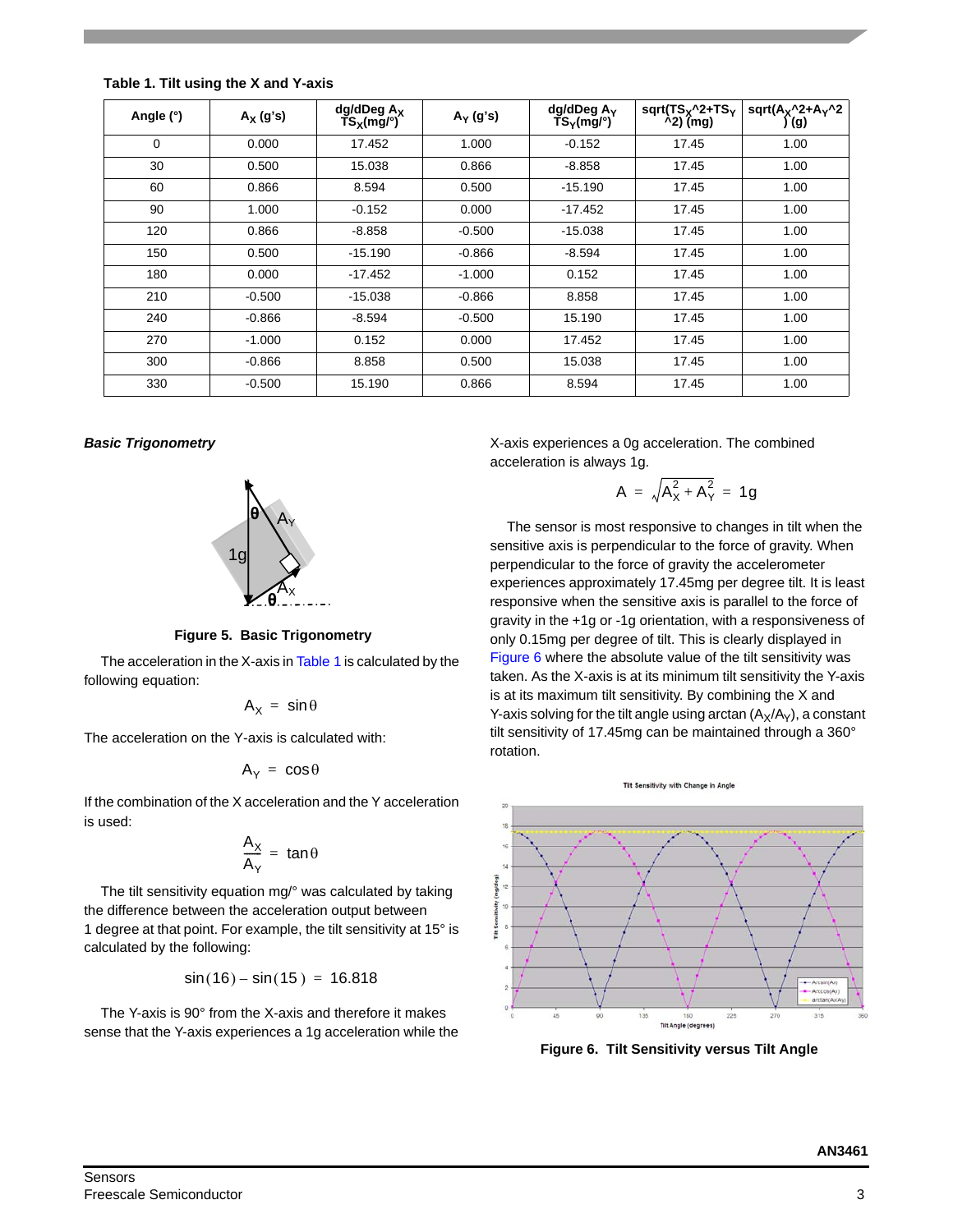# **Quadrant Orientation**



**Figure 7. Quadrants of a 360 Degree Rotation**

It is important to know the sign of the X and Y accelerations to determine the quadrant of tilt that is applicable because the outputs from the first and third quadrant will be the same and the outputs from the second and fourth quadrant will also be the same. For example tan  $(45) = 1$  and tan  $(225) = 1$ . When taking the arctan of a positive value the tilt angle is in either the first or third quadrant. Knowing the sign of  $A_X$  and  $A_Y$  will determine exactly which quadrant. When taking the arctan of a negative value the tilt angle is in either the second or fourth quadrant. Knowing the sign of  $A_X$  and  $A_Y$  will determine exactly which quadrant the accelerometer is tilting through.

If in Quadrant 1 = arctan  $(A_x/A_y)$ 

If in Quadrant 2 = arctan  $(A_X/A_Y)$  + 180

If in Quadrant 3 = arctan  $(A_X/A_Y)$  + 180

If in Quadrant 4 = arctan  $(A_X/A_Y)$  + 360

# **Measuring Tilt using a Three Axis Solution**

In order to define the angles of the accelerometer in three dimensions the pitch, roll and theta are sensed using all three outputs of the accelerometer. Pitch  $(\rho)$  is defined as the angle of the X-axis relative to ground. Roll  $(\varphi)$  is defined as the angle of the Y-axis relative to the ground. Theta  $(\theta)$  is the angle of the Z axis relative to gravity.



**Figure 8. Three Axis for Measuring Tilt**



Now the acceleration due to gravity on the X-axis, Y-axis and Z-axis are combined. The resultant sum of the accelerations from the three axes is equal to 1g when the accelerometer is static.

$$
\sqrt{A_X^2 + A_Y^2 + A_Z^2} = 1g
$$

#### **A/D Converter Resolution Limitations**

Discrete values are used when the signal is digitized and therefore the resolution is limited by the number of bits in the A/D converter. [Table](#page-4-0) 2 displays the 8-bit A/D converter values for the X and Z-axis assuming an ideal rotation about the y axis.

The 3.3V supply voltage is divided by 255  $(2^8-1)$  steps from the A/D converter. This value is divided by the sensitivity of 0.8V/g to solve for the acceleration due to gravity at each step.

$$
\frac{3.3 \text{V}}{255 \times 0.8 \text{mV/g}} = 16.176 \text{mg}
$$

Therefore each increasing bit will account for an additional 16.176mg.

From [Table](#page-4-0) 2 it can be seen that a single axis solution will produce a decreasing resolution as the device is tilted from 0° to 90°, but a two axis solution will produce a fairly steady resolution throughout the entire tilt range.

The angle calculation based on acceleration of a single axis is the following:

$$
\theta = \sin^{-1}(A_X)
$$

The resolution goes from 0.927 degrees to 9.332, which is unacceptable for a tilt application.The resolution gets increasingly worse through the tilt.

The angle calculation based on acceleration of two axes is the following:

$$
\theta = \tan^{-1}\Big(\frac{A_X}{A_Z}\Big)
$$

The resolution is between 0.748° - 1.317° throughout the entire tilt range. Again this shows the improved accuracy of using two axes to calculate tilt. [Figure 6](#page-2-1) displays the comparison of these two methods using the 8-bit A/D converter.

**NOTE:** The same analysis applies for angles from 91° to 360° in the other three quadrants.

Using a 10-bit A/D converter the 3.3V supply voltage is divided by 1023  $(2^{10}-1)$  steps from the A/D converter. This value is then divided by the sensitivity of 0.8V/g to solve for the acceleration due to gravity at each step.

$$
\frac{3.3 \text{V}}{1023 \times 0.8 \text{mV/g}} = 4.032 \text{mg}
$$

Using a 10-bit A/D converter with a 2 axis solution the resolution is between 0.171 and 0.327 throughout the tilt range, while the 1 axis solution resolution starts out at 0.231 at 0° and increases to 5.147 as it approaches 90°. A higher resolution is achievable with a bigger A/D converter. The

**AN3461**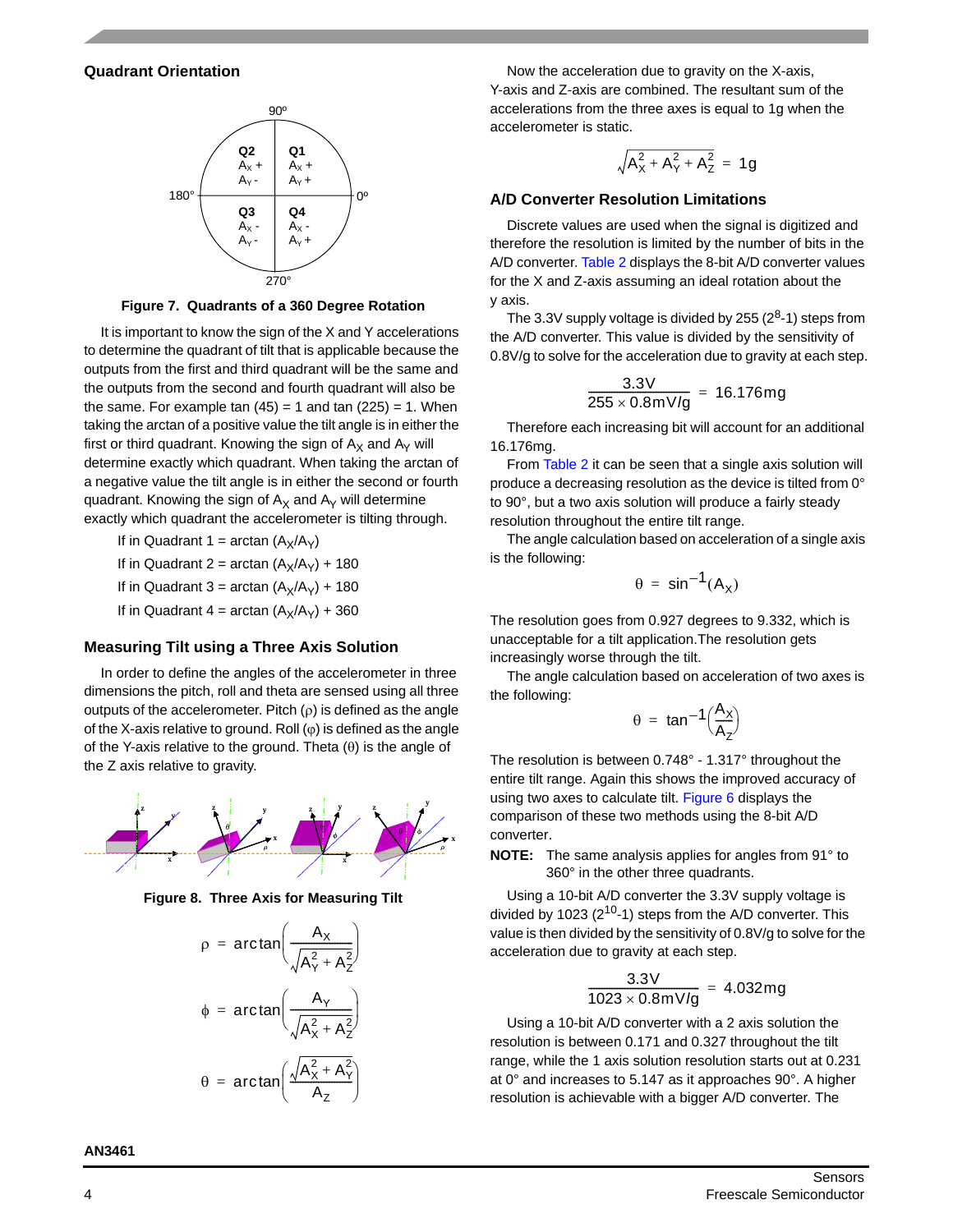# comparison using the 10-bit A/D converter is shown in [Figure](#page-4-1) 10.



**Figure 9. Tilt Resolution for a One or Two axis Tilt Algorithm Using an 8-Bit A/D Converter**



<span id="page-4-1"></span>**Figure 10. Tilt Resolution for a One or Two Axis Tilt Algorithm Using a 10-Bit A/D Converter**

|           |            | $A/D A_Z$ |        | Angle<br>1-Axis | Angle    | <b>Resolution</b> | <b>Resolution</b> |
|-----------|------------|-----------|--------|-----------------|----------|-------------------|-------------------|
| $A/D A_X$ | $Ax - g's$ |           | Az-g's |                 | $2-Axes$ | 1-Axis            | 2=Axis            |
| 128       | 0.0000     | 190       | 1.0029 | 0.0000          | 0.0000   | 0.9269            | 0.9240            |
| 129       | 0.0162     | 190       | 1.0029 | 0.9269          | 0.9240   | 0.9269            | 0.9240            |
| 130       | 0.0324     | 190       | 1.0029 | 1.8540          | 1.8476   | 0.9271            | 0.9236            |
| 131       | 0.0485     | 190       | 1.0029 | 2.7816          | 2.7702   | 0.9276            | 0.9226            |
| 132       | 0.0647     | 190       | 1.0029 | 3.7100          | 3.6914   | 0.9283            | 0.9212            |
| 133       | 0.0809     | 190       | 1.0029 | 4.6393          | 4.6106   | 0.9293            | 0.9193            |
| 134       | 0.0971     | 190       | 1.0029 | 5.5698          | 5.5275   | 0.9305            | 0.9169            |
| 135       | 0.1132     | 189       | 0.9868 | 6.5018          | 6.5463   | 0.9320            | 1.0188            |
| 136       | 0.1294     | 189       | 0.9868 | 7.4356          | 7.4716   | 0.9338            | 0.9253            |
| 137       | 0.1456     | 189       | 0.9868 | 8.3713          | 8.3929   | 0.9357            | 0.9214            |
| 138       | 0.1618     | 189       | 0.9868 | 9.3093          | 9.3099   | 0.9380            | 0.9170            |
| 139       | 0.1779     | 189       | 0.9868 | 10.2499         | 10.2222  | 0.9405            | 0.9122            |
| 140       | 0.1941     | 189       | 0.9868 | 11.1932         | 11.1292  | 0.9433            | 0.9070            |
| 141       | 0.2103     | 188       | 0.9706 | 12.1396         | 12.2251  | 0.9464            | 1.0959            |
| 142       | 0.2265     | 188       | 0.9706 | 13.0894         | 13.1340  | 0.9498            | 0.9089            |
| 143       | 0.2426     | 188       | 0.9706 | 14.0428         | 14.0362  | 0.9535            | 0.9022            |
| 144       | 0.2588     | 188       | 0.9706 | 15.0003         | 14.9314  | 0.9574            | 0.8952            |
| 145       | 0.2750     | 187       | 0.9544 | 15.9620         | 16.0736  | 0.9617            | 1.1422            |
| 146       | 0.2912     | 187       | 0.9544 | 16.9284         | 16.9661  | 0.9664            | 0.8926            |
| 147       | 0.3074     | 187       | 0.9544 | 17.8998         | 17.8503  | 0.9714            | 0.8842            |
| 148       | 0.3235     | 187       | 0.9544 | 18.8765         | 18.7258  | 0.9767            | 0.8755            |
| 149       | 0.3397     | 186       | 0.9382 | 19.8590         | 19.9037  | 0.9825            | 1.1780            |
| 150       | 0.3559     | 186       | 0.9382 | 20.8475         | 20.7723  | 0.9886            | 0.8685            |
| 151       | 0.3721     | 185       | 0.9221 | 21.8426         | 21.9745  | 0.9951            | 1.2023            |
| 152       | 0.3882     | 185       | 0.9221 | 22.8447         | 22.8337  | 1.0021            | 0.8591            |
| 153       | 0.4044     | 185       | 0.9221 | 23.8543         | 23.6821  | 1.0095            | 0.8484            |
| 154       | 0.4206     | 184       | 0.9059 | 24.8717         | 24.9048  | 1.0175            | 1.2227            |
| 155       | 0.4368     | 184       | 0.9059 | 25.8976         | 25.7407  | 1.0259            | 0.8359            |
| 156       | 0.4529     | 183       | 0.8897 | 26.9325         | 26.9802  | 1.0349            | 1.2395            |
| 157       | 0.4691     | 183       | 0.8897 | 27.9770         | 27.8015  | 1.0445            | 0.8212            |

<span id="page-4-0"></span>Table 2. A/D converter values for A<sub>y</sub> and A<sub>z</sub> for tilt from 0° to 90°

**AN3461**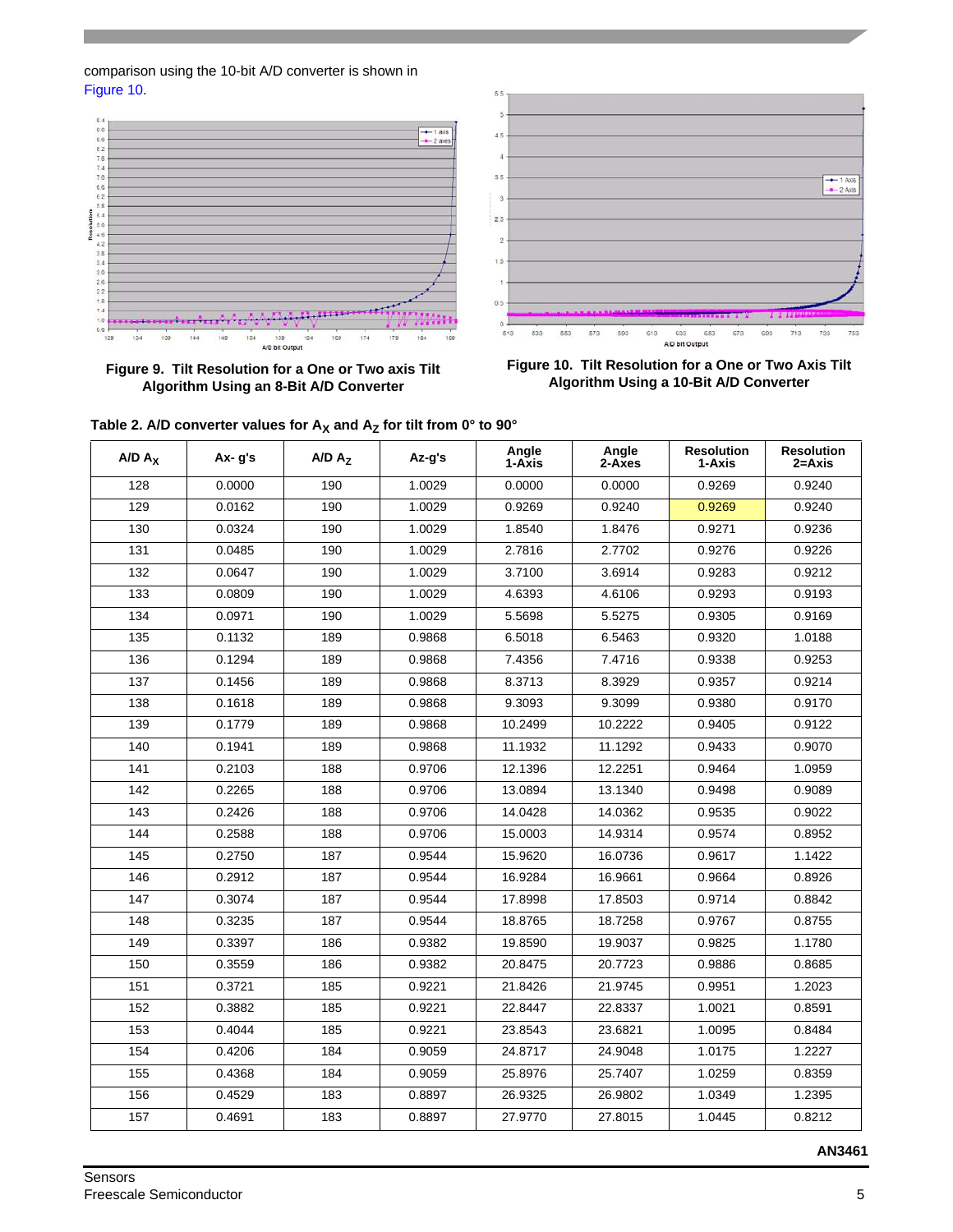| $A/D A_X$ | $Ax - g's$ | $A/D A_Z$ | Az-g's | Angle<br>1-Axis | Angle<br>2-Axes | <b>Resolution</b><br>1-Axis | <b>Resolution</b><br>2=Axis |
|-----------|------------|-----------|--------|-----------------|-----------------|-----------------------------|-----------------------------|
| 158       | 0.4853     | 182       | 0.8735 | 29.0317         | 29.0546         | 1.0547                      | 1.2531                      |
| 159       | 0.5015     | 181       | 0.8574 | 30.0973         | 30.3236         | 1.0656                      | 1.2690                      |
| 160       | 0.5176     | 181       | 0.8574 | 31.1746         | 31.1225         | 1.0772                      | 0.7989                      |
| 161       | 0.5338     | 180       | 0.8412 | 32.2642         | 32.3998         | 1.0896                      | 1.2774                      |
| 162       | 0.5500     | 180       | 0.8412 | 33.3670         | 33.1785         | 1.1029                      | 0.7787                      |
| 163       | 0.5662     | 179       | 0.8250 | 34.4840         | 34.4608         | 1.1170                      | 1.2823                      |
| 164       | 0.5824     | 178       | 0.8088 | 35.6162         | 35.7539         | 1.1322                      | 1.2931                      |
| 165       | 0.5985     | 178       | 0.8088 | 36.7646         | 36.5014         | 1.1484                      | 0.7476                      |
| 166       | 0.6147     | 177       | 0.7926 | 37.9306         | 37.7939         | 1.1659                      | 1.2925                      |
| 167       | 0.6309     | 176       | 0.7765 | 39.1153         | 39.0939         | 1.1847                      | 1.2999                      |
| 168       | 0.6471     | 175       | 0.7603 | 40.3202         | 40.3999         | 1.2050                      | 1.3060                      |
| 169       | 0.6632     | 174       | 0.7441 | 41.5471         | 41.7108         | 1.2269                      | 1.3109                      |
| 170       | 0.6794     | 173       | 0.7279 | 42.7977         | 43.0251         | 1.2506                      | 1.3143                      |
| 171       | 0.6956     | 172       | 0.7118 | 44.0741         | 44.3415         | 1.2764                      | 1.3164                      |
| 172       | 0.7118     | 171       | 0.6956 | 45.3787         | 45.6585         | 1.3046                      | 1.3171                      |
| 173       | 0.7279     | 170       | 0.6794 | 46.7141         | 46.9749         | 1.3354                      | 1.3164                      |
| 174       | 0.7441     | 169       | 0.6632 | 48.0834         | 48.2892         | 1.3693                      | 1.3143                      |
| 175       | 0.7603     | 168       | 0.6471 | 49.4901         | 49.6001         | 1.4068                      | 1.3109                      |
| 176       | 0.7765     | 167       | 0.6309 | 50.9386         | 50.9061         | 1.4484                      | 1.3060                      |
| 177       | 0.7926     | 166       | 0.6147 | 52.4336         | 52.2061         | 1.4950                      | 1.2999                      |
| 178       | 0.8088     | 165       | 0.5985 | 53.9811         | 53.4986         | 1.5476                      | 1.2925                      |
| 178       | 0.8088     | 164       | 0.5824 | 53.9811         | 54.2461         | 1.5476                      | 0.7476                      |
| 179       | 0.8250     | 163       | 0.5662 | 55.5885         | 55.5392         | 1.6073                      | 1.2931                      |
| 180       | 0.8412     | 162       | 0.5500 | 57.2646         | 56.8215         | 1.6761                      | 1.2823                      |
| 180       | 0.8412     | 161       | 0.5338 | 57.2646         | 57.6002         | 1.6761                      | 0.7787                      |
| 181       | 0.8574     | 160       | 0.5176 | 59.0207         | 58.8775         | 1.7561                      | 1.2774                      |
| 181       | 0.8574     | 159       | 0.5015 | 59.0207         | 59.6764         | 1.7561                      | 0.7989                      |
| 182       | 0.8735     | 158       | 0.4853 | 60.8714         | 60.9454         | 1.8507                      | 1.2690                      |
| 183       | 0.8897     | 157       | 0.4691 | 62.8363         | 62.1985         | 1.9649                      | 1.2531                      |
| 183       | 0.8897     | 156       | 0.4529 | 62.8363         | 63.0198         | 1.9649                      | 0.8212                      |
| 184       | 0.9059     | 155       | 0.4368 | 64.9424         | 64.2593         | 2.1061                      | 1.2395                      |
| 184       | 0.9059     | 154       | 0.4206 | 64.9424         | 65.0952         | 2.1061                      | 0.8359                      |
| 185       | 0.9221     | 153       | 0.4044 | 67.2289         | 66.3179         | 2.2866                      | 1.2227                      |
| 185       | 0.9221     | 152       | 0.3882 | 67.2289         | 67.1663         | 2.2866                      | 0.8484                      |
| 185       | 0.9221     | 151       | 0.3721 | 67.2289         | 68.0255         | 2.2866                      | 0.8591                      |
| 186       | 0.9382     | 150       | 0.3559 | 69.7573         | 69.2277         | 2.5283                      | 1.2023                      |
| 186       | 0.9382     | 149       | 0.3397 | 69.7573         | 70.0963         | 2.5283                      | 0.8685                      |
| 187       | 0.9544     | 148       | 0.3235 | 72.6329         | 71.2742         | 2.8756                      | 1.1780                      |
| 187       | 0.9544     | 147       | 0.3074 | 72.6329         | 72.1497         | 2.8756                      | 0.8755                      |
| 187       | 0.9544     | 146       | 0.2912 | 72.6329         | 73.0339         | 2.8756                      | 0.8842                      |
| 187       | 0.9544     | 145       | 0.2750 | 72.6329         | 73.9264         | 2.8756                      | 0.8926                      |
| 188       | 0.9706     | 144       | 0.2588 | 76.0694         | 75.0686         | 3.4366                      | 1.1422                      |
| 188       | 0.9706     | 143       | 0.2426 | 76.0694         | 75.9638         | 3.4366                      | 0.8952                      |
| 188       | 0.9706     | 142       | 0.2265 | 76.0694         | 76.8660         | 3.4366                      | 0.9022                      |
| 188       | 0.9706     | 141       | 0.2103 | 76.0694         | 77.7749         | 3.4366                      | 0.9089                      |
| 189       | 0.9868     | 140       | 0.1941 | 80.6678         | 78.8708         | 4.5983                      | 1.0959                      |

# **AN3461**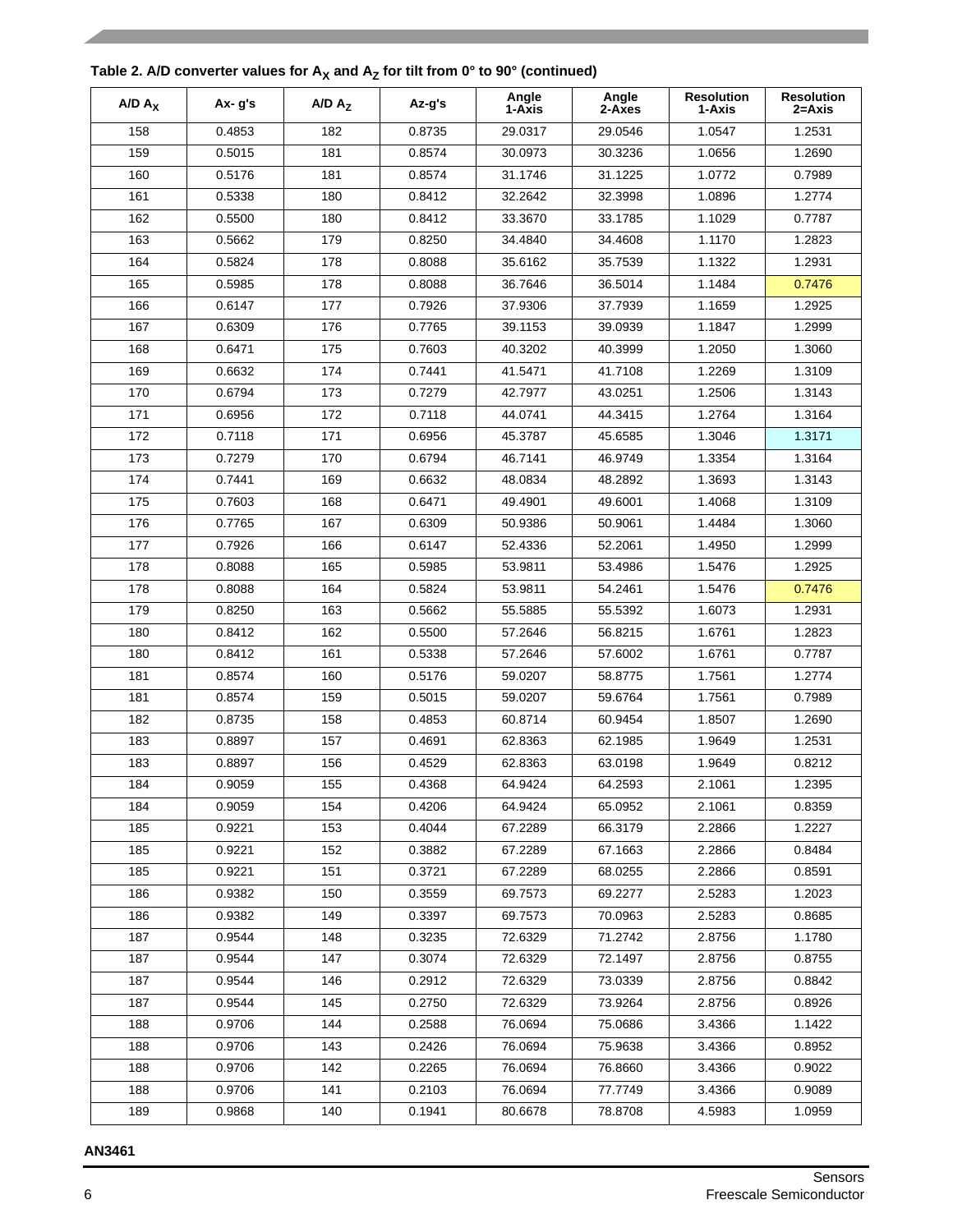| A/D A <sub>x</sub> | $Ax - g's$ | A/D A <sub>7</sub> | Az-g's | Angle<br>1-Axis | Angle<br>2-Axes | <b>Resolution</b><br>1-Axis | <b>Resolution</b><br>2=Axis |
|--------------------|------------|--------------------|--------|-----------------|-----------------|-----------------------------|-----------------------------|
| 189                | 0.9868     | 139                | 0.1779 | 80.6678         | 79.7778         | 4.5983                      | 0.9070                      |
| 189                | 0.9868     | 138                | 0.1618 | 80.6678         | 80.6901         | 4.5983                      | 0.9122                      |
| 189                | 0.9868     | 137                | 0.1456 | 80.6678         | 81.6071         | 4.5983                      | 0.9170                      |
| 189                | 0.9868     | 136                | 0.1294 | 80.6678         | 82.5284         | 4.5983                      | 0.9214                      |
| 189                | 0.9868     | 135                | 0.1132 | 80.6678         | 83.4537         | 4.5983                      | 0.9253                      |
| 190                | 1.0029     | 134                | 0.0971 | 90.0000         | 84.4725         | 9.3322                      | 1.0188                      |
| 190                | 1.0029     | 133                | 0.0809 | 90.0000         | 85.3894         | 9.3322                      | 0.9169                      |
| 190                | 1.0029     | 132                | 0.0647 | 90.0000         | 86.3086         | 9.3322                      | 0.9193                      |
| 190                | 1.0029     | 131                | 0.0485 | 90.0000         | 87.2298         | 9.3322                      | 0.9212                      |
| 190                | 1.0029     | 130                | 0.0324 | 90.0000         | 88.1524         | 9.3322                      | 0.9226                      |
| 190                | 1.0029     | 129                | 0.0162 | 90.0000         | 89.0760         | 9.3322                      | 0.9236                      |
| 190                | 1.0029     | 128                | 0.0000 | 90.0000         | 90.0000         | 9.3322                      | 0.9240                      |

Table 2. A/D converter values for  $A_X$  and  $A_Z$  for tilt from 0° to 90° (continued)